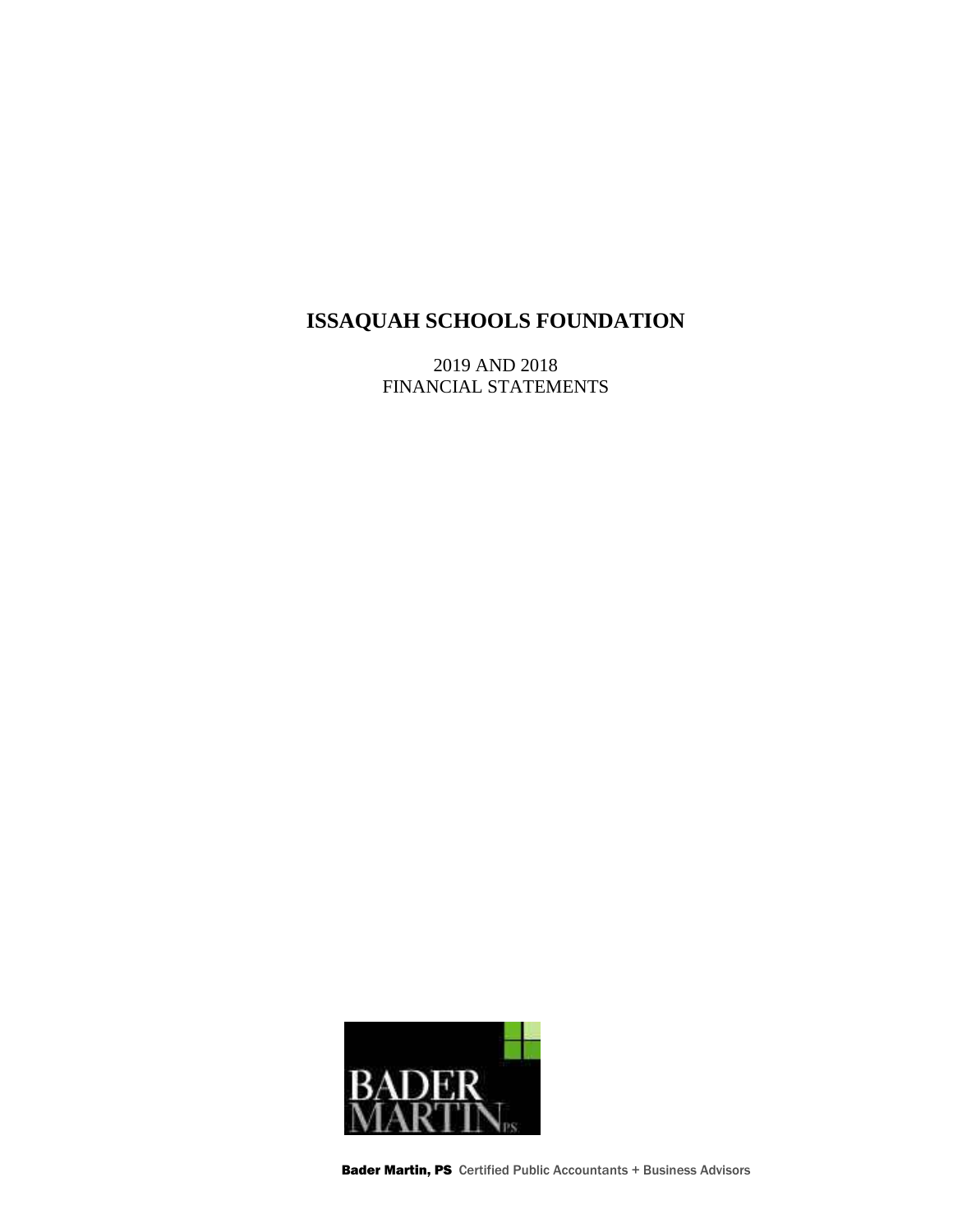

### Independent Auditors' Report

Board of Trustees Issaquah Schools Foundation Seattle, Washington

We have audited the accompanying financial statements of Issaquah Schools Foundation, which comprise the statements of financial position as of August 31, 2019 and 2018, and the related statements of activities, functional expenses, and cash flows for the years then ended, and the related notes to the financial statements.

### **Management's Responsibility for the Financial Statements**

Management is responsible for the preparation and fair presentation of these financial statements in accordance with accounting principles generally accepted in the United States of America; this includes the design, implementation, and maintenance of internal control relevant to the preparation and fair presentation of financial statements that are free from material misstatement, whether due to fraud or error.

### **Auditors' Responsibility**

Our responsibility is to express an opinion on these financial statements based on our audits. We conducted our audits in accordance with auditing standards generally accepted in the United States of America. Those standards require that we plan and perform the audits to obtain reasonable assurance about whether the financial statements are free from material misstatement.

An audit involves performing procedures to obtain audit evidence about the amounts and disclosures in the financial statements. The procedures selected depend on the auditor's judgment, including the assessment of the risks of material misstatement of the financial statements, whether due to fraud or error. In making those risk assessments, the auditor considers internal control relevant to the entity's preparation and fair presentation of the financial statements in order to design audit procedures that are appropriate in the circumstances, but not for the purpose of expressing an opinion on the effectiveness of the entity's internal control. Accordingly, we express no such opinion. An audit also includes evaluating the appropriateness of accounting policies used and the reasonableness of significant accounting estimates made by management, as well as evaluating the overall presentation of the financial statements.

We believe that the audit evidence we have obtained is sufficient and appropriate to provide a basis for our audit opinion.

**Bader Martin, P.S.** Certified Public Accountants + Business Advisors 1000 Second Avenue, 34th Floor, Seattle, Washington 98104-1022 | 206.621.1900 | FAX 206.682.1874 | www.badermartin.com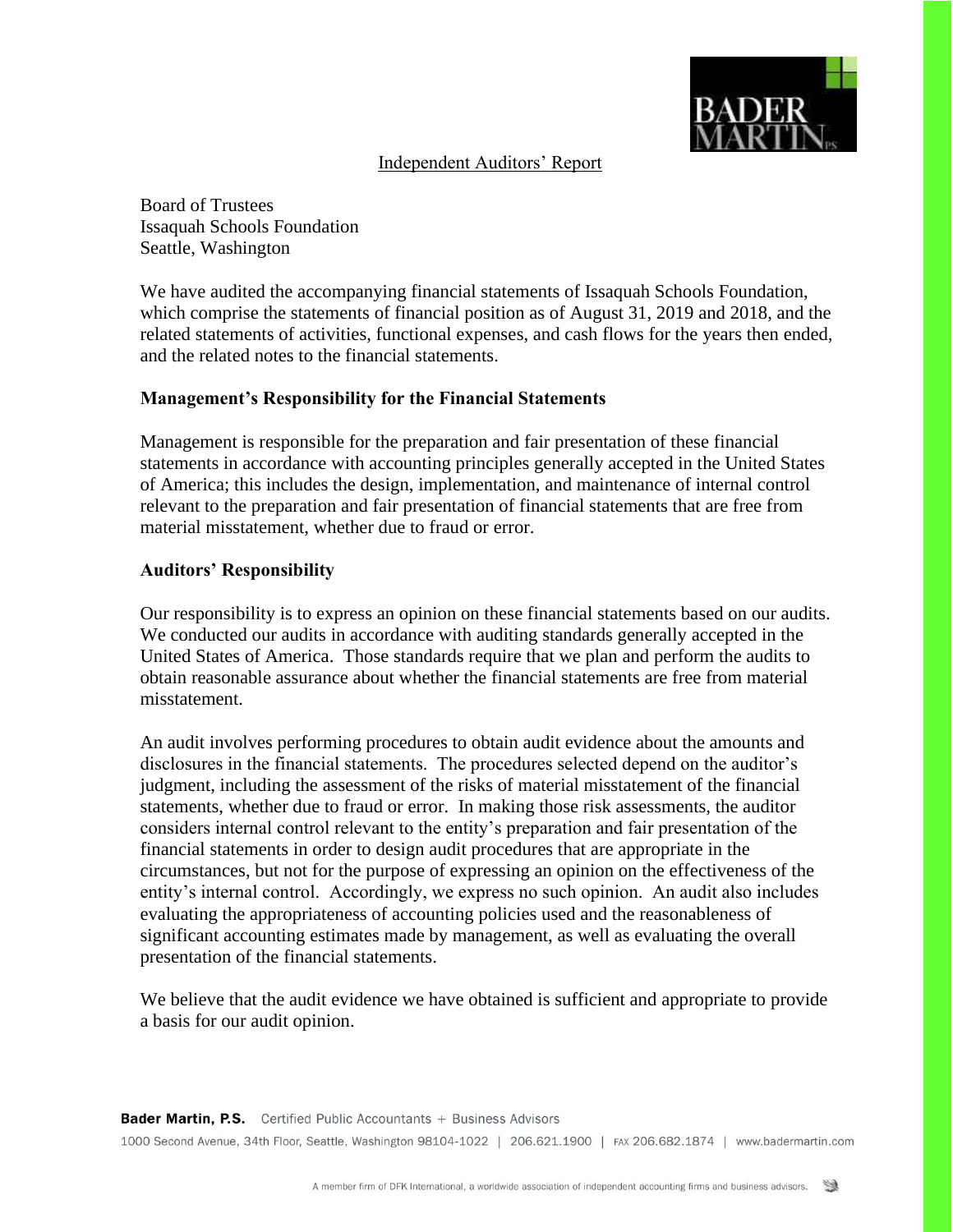Board of Trustees Issaquah Schools Foundation Seattle, Washington

## **Opinion**

In our opinion, the financial statements referred to above present fairly, in all material respects, the financial position of Issaquah Schools Foundation as of August 31, 2019 and 2018, and the changes in its net assets and its cash flows for the years then ended in accordance with accounting principles generally accepted in the United States of America.

## **Effect of Adopting New Accounting Standard**

As discussed in Note 2, the School adopted Accounting Standards Update (ASU) 2016-14, *Not-for-Profit Entities (Topic 958) – Presentation of Financial Statements for Not-for-Profit Entities*. The ASU has been applied retrospectively to all periods presented. Our opinion is not modified with respect to this matter.

BADER MARTIN, P.S.

June 25, 2020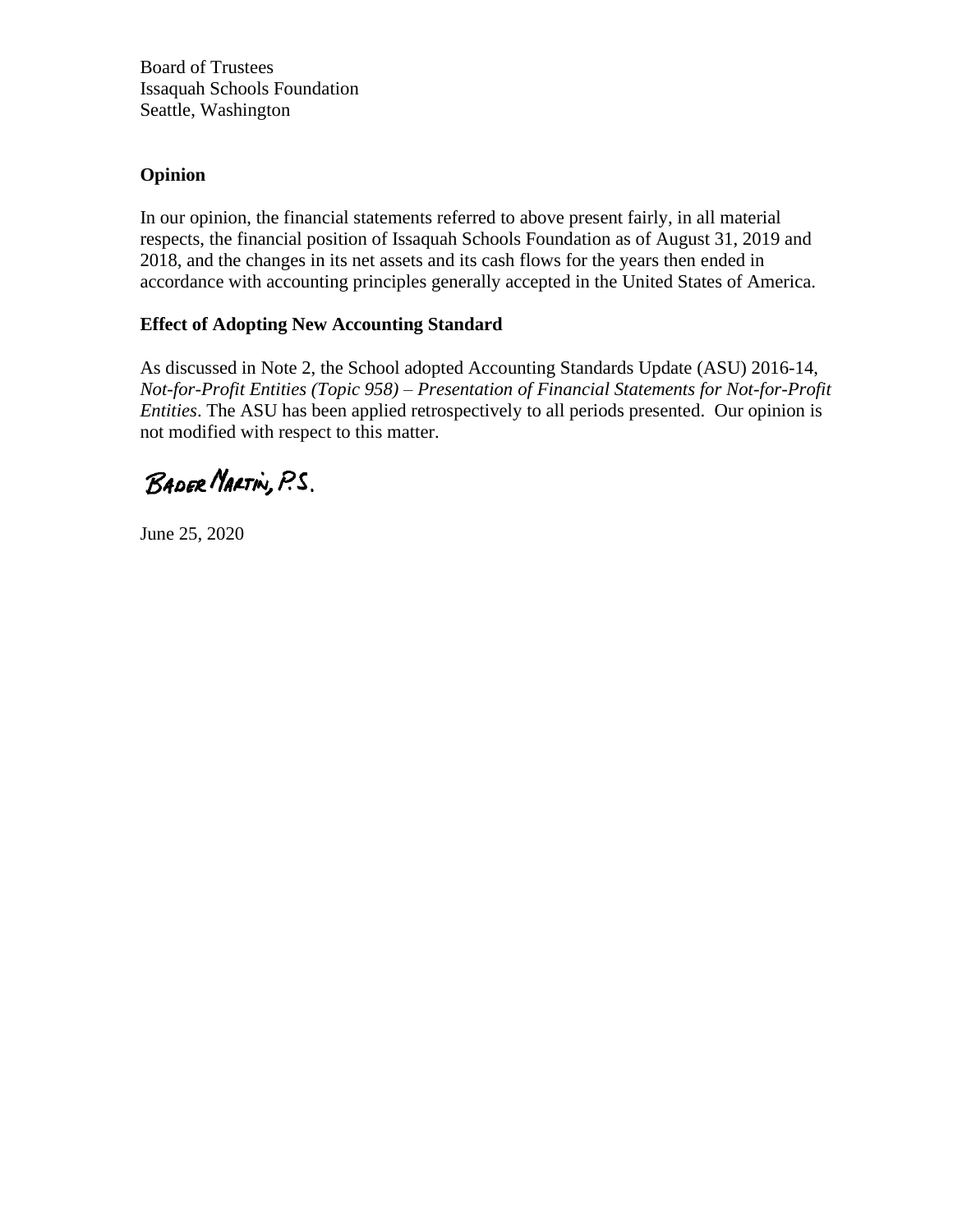## STATEMENTS OF FINANCIAL POSITION

|                                            | August 31,  |           |              |           |  |
|--------------------------------------------|-------------|-----------|--------------|-----------|--|
|                                            |             | 2019      |              | 2018      |  |
| <b>ASSETS</b>                              |             |           |              |           |  |
|                                            |             |           |              |           |  |
| Current assets:                            |             |           |              |           |  |
| Cash and cash equivalents                  | $\mathbf S$ | 441,833   | $\mathbb{S}$ | 374,535   |  |
| Current portion of pledges receivable, net |             | 63,159    |              | 78,005    |  |
| Prepaid expenses                           |             | 1,449     |              | 14,106    |  |
| Other current assets                       |             | 5,106     |              |           |  |
| Total current assets                       |             | 511,547   |              | 466,646   |  |
| Noncurrent pledges receivable, net         |             | 69,786    |              | 93,542    |  |
| Equipment, net                             |             | 2,600     |              | 4,829     |  |
| Board-designated endowment investments     |             | 1,157,057 |              | 1,145,826 |  |
|                                            |             |           |              |           |  |
| Total assets                               | \$          | 1,740,990 | \$           | 1,710,843 |  |
| <b>LIABILITIES AND NET ASSETS</b>          |             |           |              |           |  |
| <b>Current liabilities:</b>                |             |           |              |           |  |
| Accounts payable and accrued expenses      | $\mathbf S$ | 31,871    | \$           | 19,028    |  |
| Grants payable                             |             | 132,118   |              | 186,891   |  |
|                                            |             |           |              |           |  |
| <b>Total liabilities</b>                   |             | 163,989   |              | 205,919   |  |
| Net assets:                                |             |           |              |           |  |
| Without donor restrictions                 |             | 1,427,708 |              | 1,391,242 |  |
| With donor restrictions                    |             | 149,293   |              | 113,682   |  |
| Total net assets                           |             | 1,577,001 |              | 1,504,924 |  |
| Total liabilities and net assets           | \$          | 1,740,990 | \$           | 1,710,843 |  |
|                                            |             |           |              |           |  |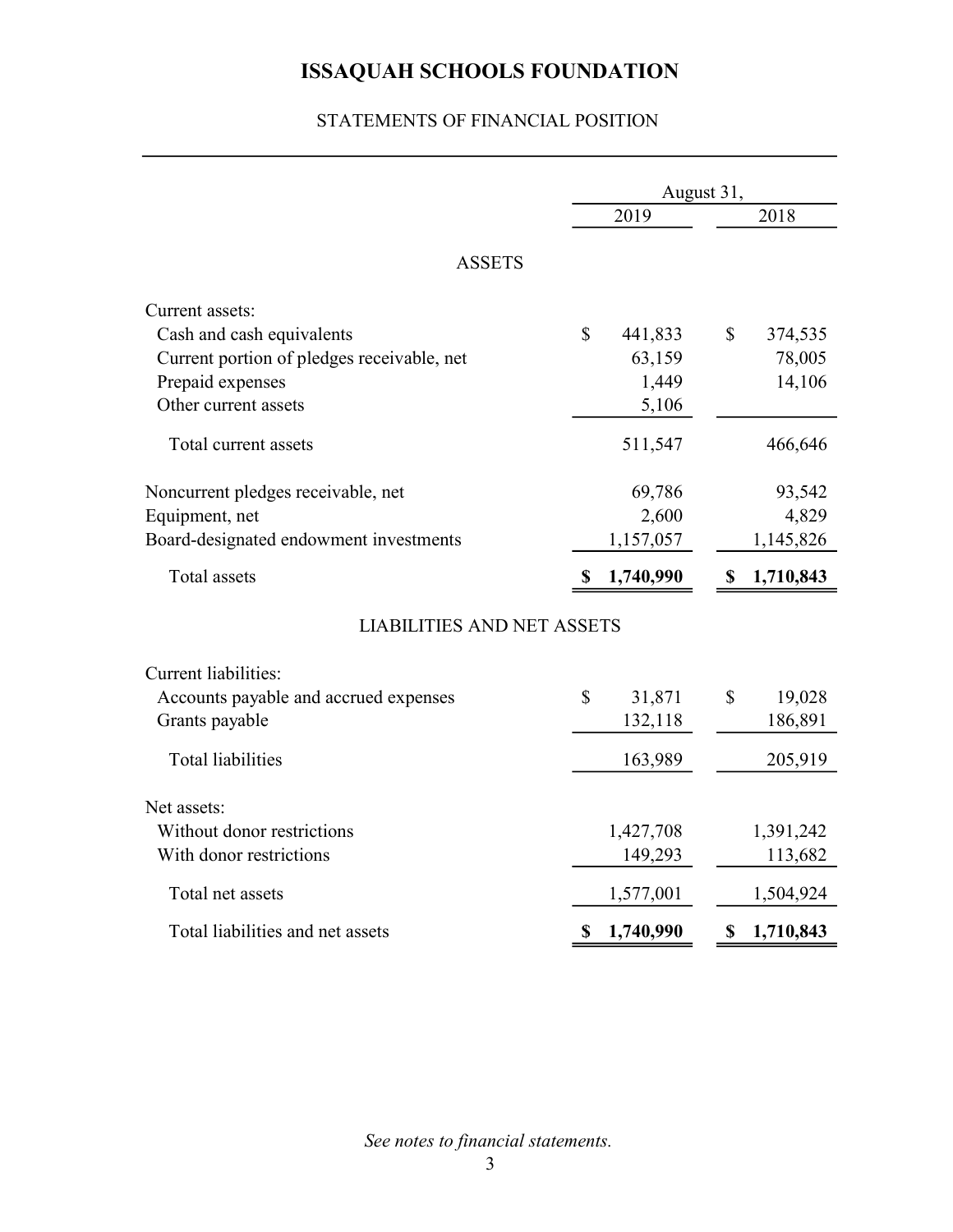# STATEMENT OF ACTIVITIES

### YEAR ENDED AUGUST 31, 2019

|                                        | Without donor<br>restrictions |           | With donor<br>restrictions |            | Total           |
|----------------------------------------|-------------------------------|-----------|----------------------------|------------|-----------------|
| Support and revenue:                   |                               |           |                            |            |                 |
| Individual contributions               | $\mathbf S$                   | 627,895   | \$                         | 50,855     | \$<br>678,750   |
| Corporate and foundation contributions |                               | 21,032    |                            | 95,805     | 116,837         |
| In-kind contributions                  |                               | 239,559   |                            |            | 239,559         |
| Government and business grants         |                               |           |                            | 188,840    | 188,840         |
| Special events, net of expenses        |                               |           |                            |            |                 |
| of \$89,884                            |                               | 473,115   |                            |            | 473,115         |
| Other income                           |                               | 6,349     |                            |            | 6,349           |
| Net investment return                  |                               | 11,126    |                            |            | 11,126          |
| Net assets released from restriction   |                               | 299,889   |                            | (299, 889) |                 |
| Total support and revenue              |                               | 1,678,965 |                            | 35,611     | 1,714,576       |
| Expenses:                              |                               |           |                            |            |                 |
| Program services                       |                               | 1,050,194 |                            |            | 1,050,194       |
| Management and general                 |                               | 304,063   |                            |            | 304,063         |
| Fundraising                            |                               | 288,242   |                            |            | 288,242         |
| Total expenses                         |                               | 1,642,499 |                            |            | 1,642,499       |
| Change in net assets                   |                               | 36,466    |                            | 35,611     | 72,077          |
| Net assets, beginning of year          |                               | 1,391,242 |                            | 113,682    | 1,504,924       |
| Net assets, end of year                |                               | 1,427,708 | \$                         | 149,293    | \$<br>1,577,001 |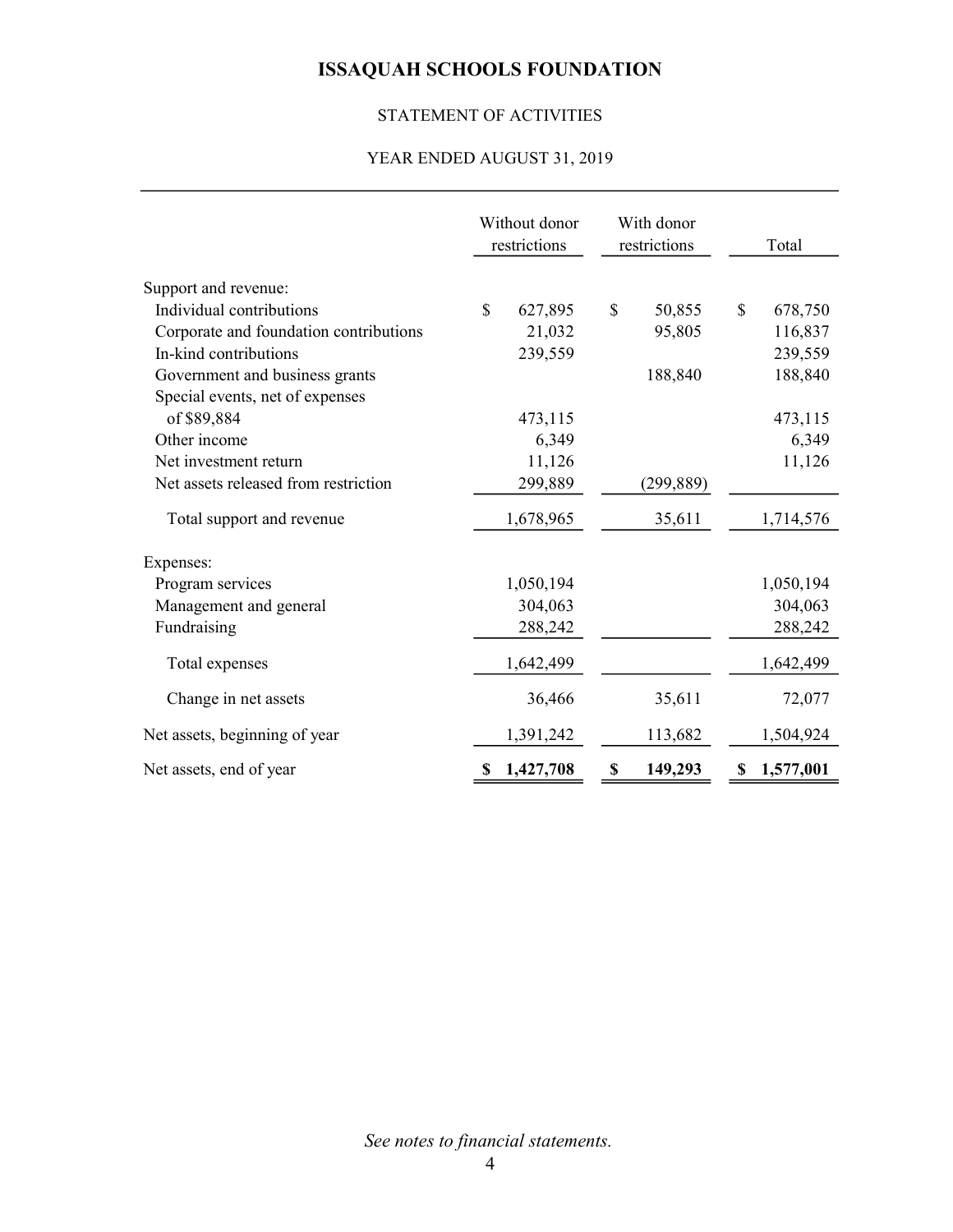## STATEMENT OF ACTIVITIES

### YEAR ENDED AUGUST 31, 2018

|                                        | Without donor<br>restrictions |           | With donor<br>restrictions |           |    | Total     |
|----------------------------------------|-------------------------------|-----------|----------------------------|-----------|----|-----------|
| Support and revenue:                   |                               |           |                            |           |    |           |
| Individual contributions               | $\mathbf S$                   | 787,555   | $\mathcal{S}$              | 63,906    | \$ | 851,461   |
| Corporate and foundation contributions |                               | 30,998    |                            | 59,046    |    | 90,044    |
| In-kind contributions                  |                               | 221,110   |                            |           |    | 221,110   |
| Government and business grants         |                               | 5,053     |                            | 8,212     |    | 13,265    |
| Special events, net of expenses        |                               |           |                            |           |    |           |
| of \$92,731                            |                               | 516,702   |                            |           |    | 516,702   |
| Other income                           |                               | 440       |                            |           |    | 440       |
| Net investment return                  |                               | 121,592   |                            |           |    | 121,592   |
| Net assets released from restriction   |                               | 213,761   |                            | (213,761) |    |           |
| Total support and revenue              |                               | 1,897,211 |                            | (82, 597) |    | 1,814,614 |
| Expenses:                              |                               |           |                            |           |    |           |
| Program services                       |                               | 1,050,547 |                            |           |    | 1,050,547 |
| Management and general                 |                               | 334,263   |                            |           |    | 334,263   |
| Fundraising                            |                               | 299,803   |                            |           |    | 299,803   |
| Total expenses                         |                               | 1,684,613 |                            |           |    | 1,684,613 |
| Change in net assets                   |                               | 212,598   |                            | (82, 597) |    | 130,001   |
| Net assets, beginning of year          |                               | 1,178,644 |                            | 196,279   |    | 1,374,923 |
| Net assets, end of year                |                               | 1,391,242 | \$                         | 113,682   | S  | 1,504,924 |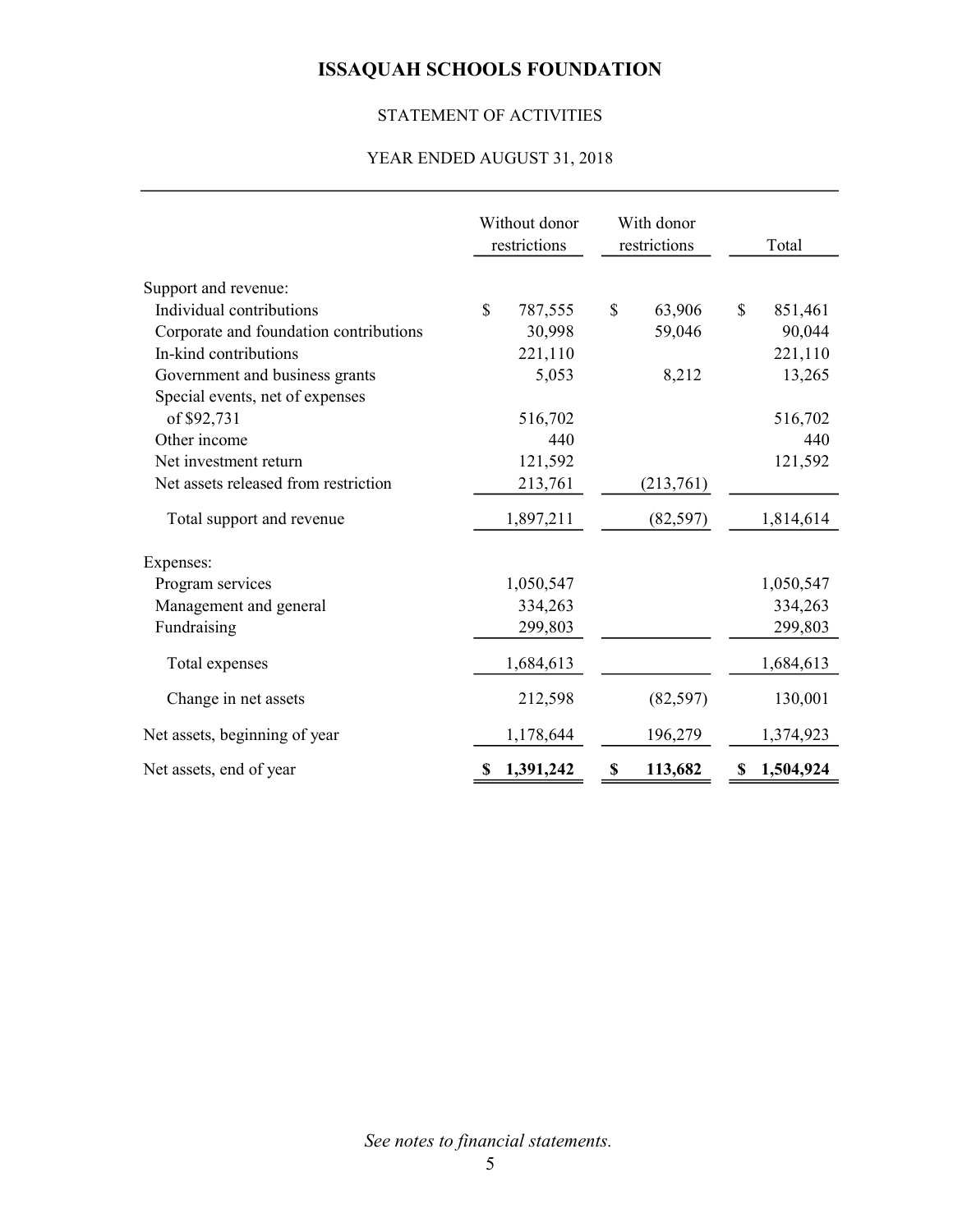### STATEMENT OF FUNCTIONAL EXPENSES

## YEAR ENDED AUGUST 31, 2019

|                           | Program<br>services |               | Management<br>and general |    | Fundraising |    | Total     |
|---------------------------|---------------------|---------------|---------------------------|----|-------------|----|-----------|
| Grants to school district | \$<br>534,662       |               |                           |    |             | \$ | 534,662   |
| Salaries and wages        | 296,003             | $\mathcal{S}$ | 129,262                   | \$ | 145,223     |    | 570,488   |
| Employee benefits         | 5,730               |               | 10,994                    |    | 11,061      |    | 27,785    |
| Payroll taxes             | 22,578              |               | 10,068                    |    | 11,106      |    | 43,752    |
| Other program costs       | 147,346             |               |                           |    |             |    | 147,346   |
| In-kind donations         | 39,306              |               | 56,343                    |    | 58,531      |    | 154,180   |
| Office expenses           |                     |               | 44,826                    |    | 14,415      |    | 59,241    |
| Advertising and promotion | 4,569               |               | 10,415                    |    | 12,711      |    | 27,695    |
| Contract services         |                     |               | 30,551                    |    | 3,523       |    | 34,074    |
| Uncollectible pledges     |                     |               |                           |    | 31,672      |    | 31,672    |
| Facilities and equipment  |                     |               | 3,367                     |    |             |    | 3,367     |
| Insurance                 |                     |               | 3,240                     |    |             |    | 3,240     |
| Depreciation              |                     |               | 2,229                     |    |             |    | 2,229     |
| Conference and meetings   |                     |               | 1,675                     |    |             |    | 1,675     |
| Information technology    |                     |               | 848                       |    |             |    | 848       |
| Travel                    |                     |               | 245                       |    |             |    | 245       |
| Total expenses            | 1,050,194           | \$            | 304,063                   | S  | 288,242     | S  | 1,642,499 |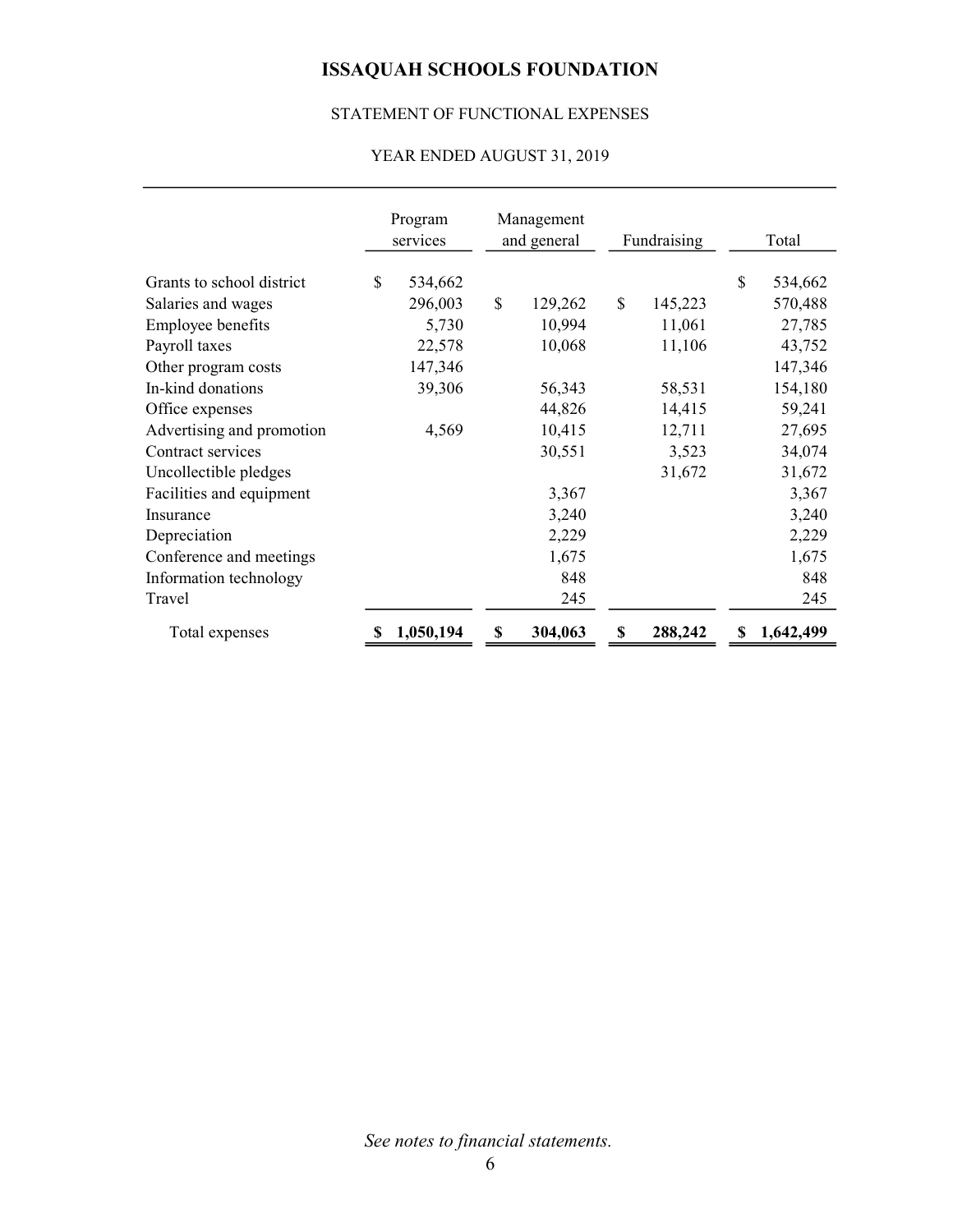### STATEMENT OF FUNCTIONAL EXPENSES

### YEAR ENDED AUGUST 31, 2018

|                           | Program<br>services |               | Management<br>and general |              | Fundraising |    | Total     |
|---------------------------|---------------------|---------------|---------------------------|--------------|-------------|----|-----------|
| Grants to school district | \$<br>511,032       |               |                           |              |             | \$ | 511,032   |
| Salaries and wages        | 241,056             | $\mathcal{S}$ | 129,610                   | $\mathbb{S}$ | 178,553     |    | 549,219   |
| Employee benefits         | 11,583              |               | 14,295                    |              | 16,922      |    | 42,800    |
| Payroll taxes             | 18,184              |               | 14,937                    |              | 13,023      |    | 46,144    |
| Other program costs       | 240,131             |               |                           |              |             |    | 240,131   |
| In-kind donations         | 28,561              |               | 53,758                    |              | 9,519       |    | 91,838    |
| Office expenses           |                     |               | 42,751                    |              | 31,459      |    | 74,210    |
| Advertising and promotion |                     |               | 19,175                    |              | 14,931      |    | 34,106    |
| Contract services         |                     |               | 32,490                    |              | 9,000       |    | 41,490    |
| Uncollectible pledges     |                     |               |                           |              | 25,396      |    | 25,396    |
| Facilities and equipment  |                     |               | 5,446                     |              |             |    | 5,446     |
| Insurance                 |                     |               | 3,101                     |              |             |    | 3,101     |
| Depreciation              |                     |               | 2,228                     |              |             |    | 2,228     |
| Conference and meetings   |                     |               | 3,135                     |              |             |    | 3,135     |
| Information technology    |                     |               | 12,501                    |              | 1,000       |    | 13,501    |
| Travel                    |                     |               | 836                       |              |             |    | 836       |
| Total expenses            | 1,050,547           | \$            | 334,263                   | S            | 299,803     | S  | 1,684,613 |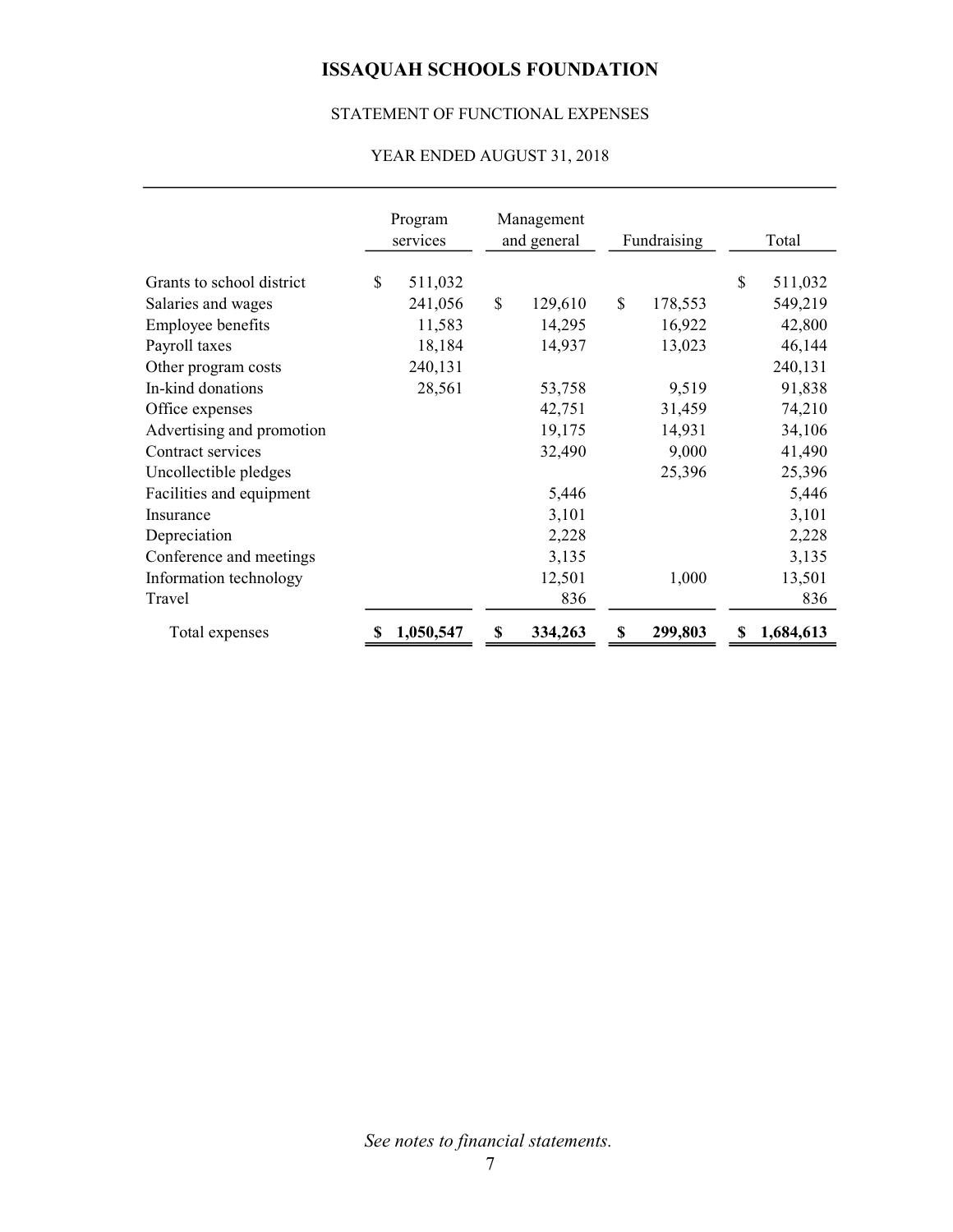### STATEMENTS OF CASH FLOWS

|                                                         | Year ended August 31, |           |              |            |  |
|---------------------------------------------------------|-----------------------|-----------|--------------|------------|--|
|                                                         |                       | 2019      |              | 2018       |  |
| Cash flows from operating activities:                   |                       |           |              |            |  |
| Change in net assets                                    | \$                    | 72,077    | $\mathbb{S}$ | 130,001    |  |
| Adjustments to reconcile change in net assets           |                       |           |              |            |  |
| to net cash provided by (used in) operating activities: |                       |           |              |            |  |
| Realized and unrealized (gains) losses on investment.   |                       | 16,029    |              | (102, 058) |  |
| Donated securities                                      |                       | (4,649)   |              | (4,184)    |  |
| Depreciation                                            |                       | 2,229     |              | 2,228      |  |
| Uncollectible pledges                                   |                       | 35,226    |              | 25,396     |  |
| Changes in assets and liabilities:                      |                       |           |              |            |  |
| Pledges receivable                                      |                       | 3,376     |              | 7,298      |  |
| Prepaid expenses                                        |                       | 12,657    |              | (12, 638)  |  |
| Other current assets                                    |                       | (5,106)   |              |            |  |
| Accounts payable                                        |                       | 12,843    |              | (33,350)   |  |
| Grants payable                                          |                       | (54, 773) |              | (188, 181) |  |
| Net cash provided by (used in) operating activities     |                       | 89,909    |              | (175, 488) |  |
| Cash flows from investing activities:                   |                       |           |              |            |  |
| Purchases of investments                                |                       | (27, 154) |              | (169, 533) |  |
| Proceeds from sale of investments                       |                       | 4,543     |              | 4,147      |  |
| Net cash used in investing activities                   |                       | (22,611)  |              | (165, 386) |  |
| Net change in cash and cash equivalents                 |                       | 67,298    |              | (340, 874) |  |
| Cash and cash equivalents, beginning of year            |                       | 374,535   |              | 715,409    |  |
| Cash and cash equivalents, end of year                  | \$                    | 441,833   | \$           | 374,535    |  |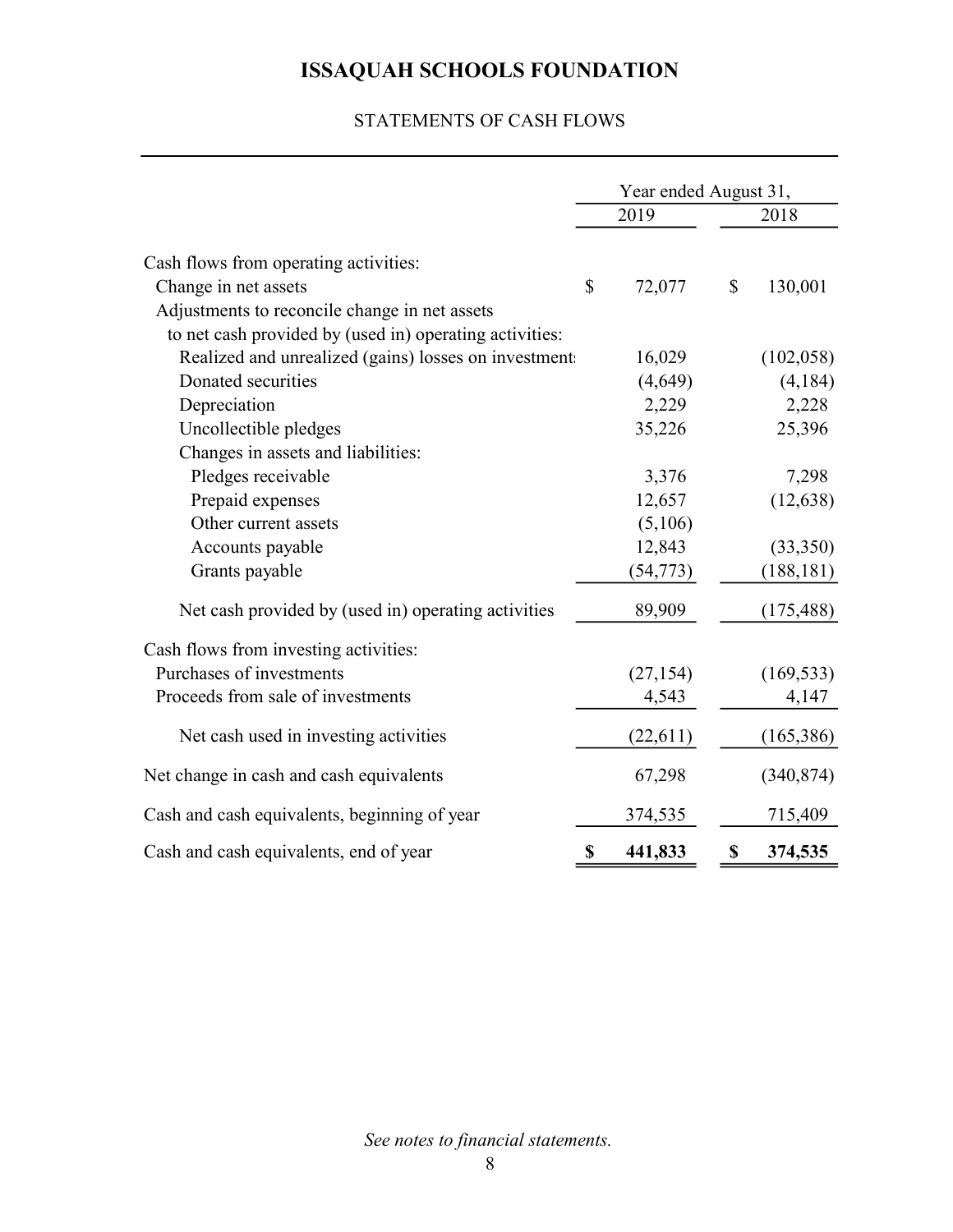### NOTES TO FINANCIAL STATEMENTS

### 1. Organization:

The Issaquah Schools Foundation (the Foundation) is a Washington nonprofit corporation organized in 1987 to drive resources to help all students achieve the promise of their academic potential.

The Foundation strives to be the unifying organization that enables the Issaquah School District (the District) to provide access to exceptional opportunities district-wide that ignite learning, improve educational outcomes, and prepare all students to be confident, competent, and engaged citizens. The Foundation is funded through individuals, parents, and other organizations in the Issaquah community.

The Foundation's primary program services include:

The Volunteers of Issaquah Changing Education (VOICE) Mentor Program pairs caring community volunteers with students in need of academic and/or personal support. This program transferred to the Issaquah School District on September 1, 2019.

Cultural Bridges is a family engagement program that serves as a bridge of communication between the Issaquah School District and parents who are culturally and/or linguistically diverse.

The Artistic Support program funds art education programs throughout the Issaquah School District. Each year, the program works with Parents Teacher Student Associations to provide instruction for volunteer art docents in each elementary school.

The Dedicated Fine Arts Fund supports vocal, drama, band, orchestra, and visual arts programs at the secondary level that plays an essential role in a well-rounded education.

Classroom Enrichment and Kateri Brow grants provide teachers with funding for projects that enrich education, fill unmet needs, and serve as incubators for innovation.

After-School Homework helps provide one-to-one assistance from teachers at After-School Homework Labs.

Feeding Student Success offers free breakfasts, snacks, and lunches to elementary and middle school students to help them be ready to learn.

Basic Student Needs gives families that need financial support free backpacks filled with school supplies to help kids go back to school with confidence.

STEM provides high school students the opportunity to purchase equipment and attend competitions as part of their math, biology, rocketry, and engineering clubs.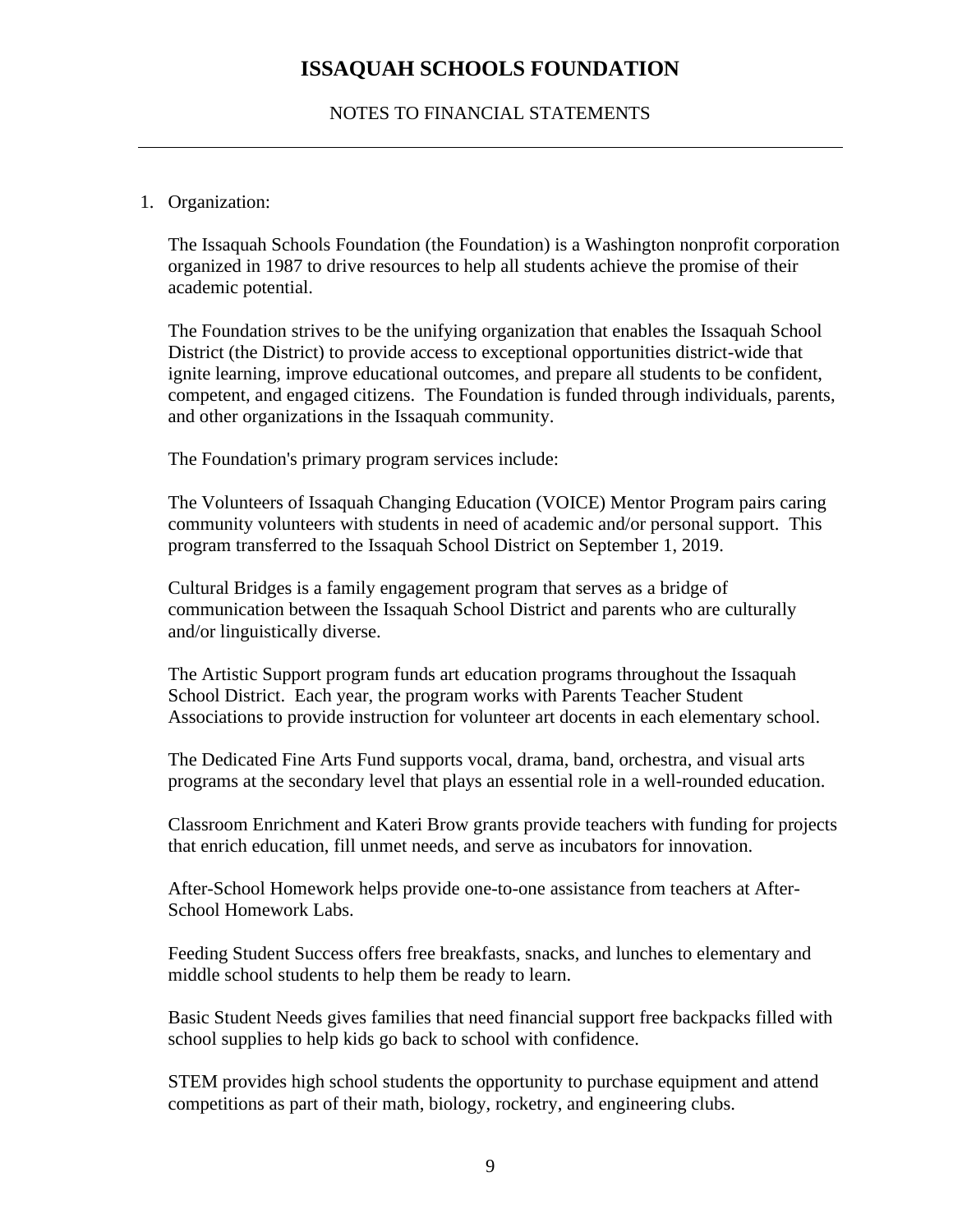#### NOTES TO FINANCIAL STATEMENTS (CONTINUED)

1. Organization (continued):

Academic Enrichment inspires ninth grade students by three-day residencies with Seattle Shakespeare Company.

2. Summary of significant accounting policies:

Basis of presentation:

The accompanying financial statements have been prepared on the accrual basis of accounting and in accordance with accounting principles generally accepted in the United States of America (U.S. GAAP).

Net assets and revenue recognition:

Net assets, revenues, expenses, gains and losses are classified based on the existence or absence of donor-imposed restrictions. Accordingly, the net assets of the Foundation and changes therein are classified and reported as follows:

*Net Assets Without Donor Restrictions* – Net assets that are not subject to donorimposed stipulations. The Foundation has two categories: undesignated and board-designated. Undesignated consists of assets, liabilities, revenues, and expenses available for current programs and administration. Board-designated consists of net assets set aside by the Board of Trustees (the Board) for specific purposes.

*Net Assets With Donor Restrictions* – Net assets subject to donor-imposed stipulations, and grantors. Some donor restrictions are temporary in nature, such as those that will be met by the passage of time or other events specified by the donor. Other donor restrictions are perpetual in nature, where the donor stipulates that resources be maintained in perpetuity. The Foundation had no donor restrictions that were perpetual in nature as of August 31, 2019 or 2018.

Revenues are reported as increases in net assets without donor restrictions unless use of the related assets are limited by donor-imposed restrictions. Expenses are reported as decreases in net assets without donor restrictions. Expiration of net assets with donor restrictions (i.e. the donor-stipulated purpose has been fulfilled and/or the stipulated time period has lapsed) are reported as reclassifications between the applicable classes of net assets.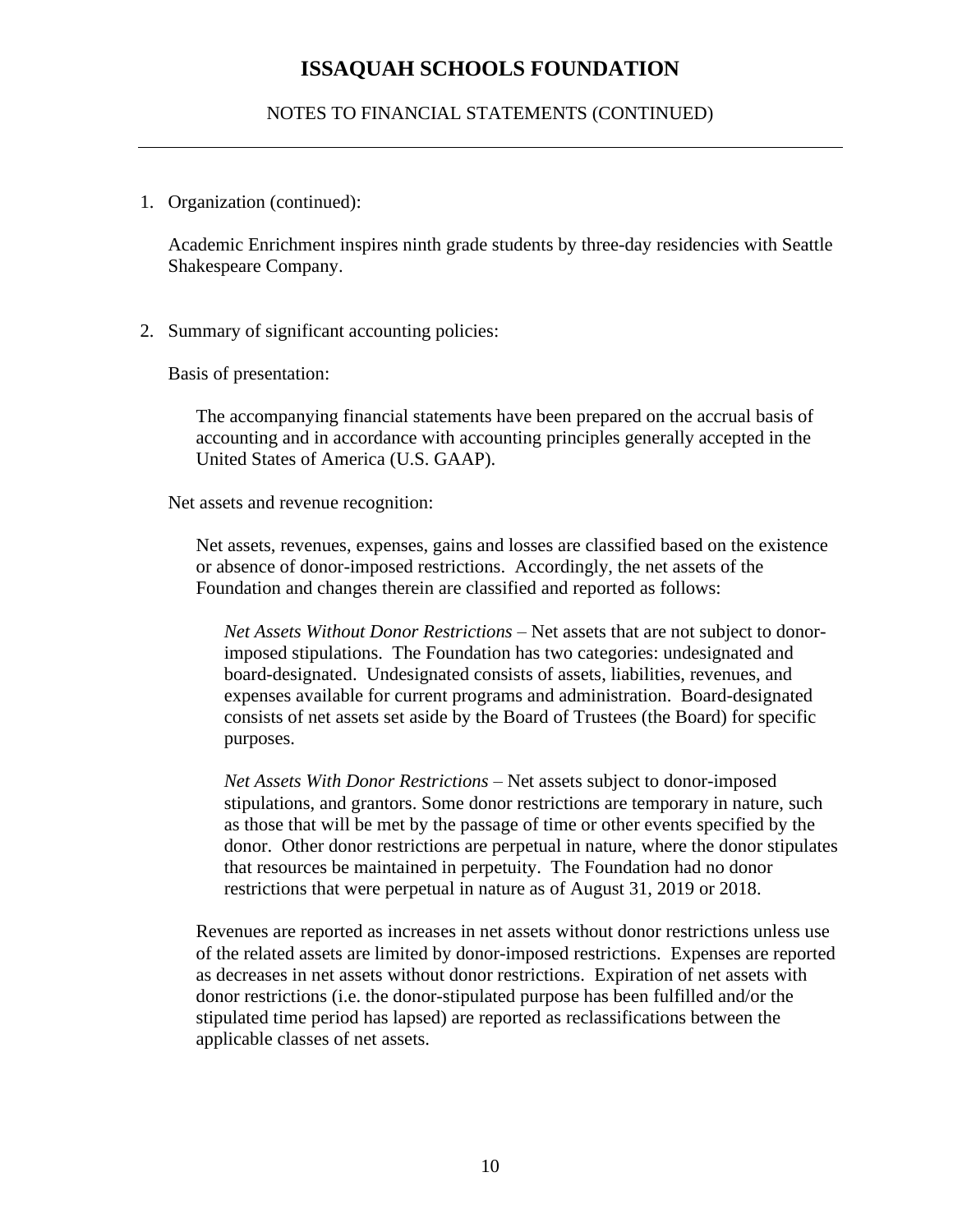#### NOTES TO FINANCIAL STATEMENTS (CONTINUED)

#### 2. Summary of significant accounting policies (continued):

Net assets and revenue recognition (continued):

Gains and losses on investments and other assets or liabilities are reported as increases or decreases in net assets without donor restrictions unless their use is restricted by explicit donor stipulation or by law.

Revenue is recognized when the grant requirements are met and collectability is reasonably assured. Contributions are recorded at fair value as cash or receivables and as support and revenue in the period received, in accordance with donor-imposed restrictions.

#### Donated goods and services:

Donated materials are reported as contributions in the accompanying financial statements at their estimated fair value at the date of receipt. Donated services are recognized as contributions if the services (a) create or enhance nonfinancial assets, or (b) require specialized skills, are performed by people with those skills, and would otherwise be purchased by the Foundation.

Members of the Foundation's Board and numerous other individuals provide substantial amount of volunteer time and some materials of indeterminable value in support of the Foundation's events and programs. These donations do not meet the accounting rules for recognition in the financial statements.

Cash and cash equivalents:

Cash and cash equivalents consist principally of cash held in checking accounts and the Foundation's money market accounts. Cash included with investment accounts are grouped with investments. Cash balances may exceed federally insured limits.

#### Receivables:

Pledges receivable that are expected to be collected within one year are recorded as current assets at net realizable value. Pledges receivable that are expected to be collected over a period longer than one year are recorded as non-current assets at fair value, and fair value is measured as the present value of their future cash flows. No present value discount on long-term pledges receivable has been recorded as management believes the discount is immaterial to the financial statements as a whole. Conditional promises to give are not included as support until the conditions are substantially met.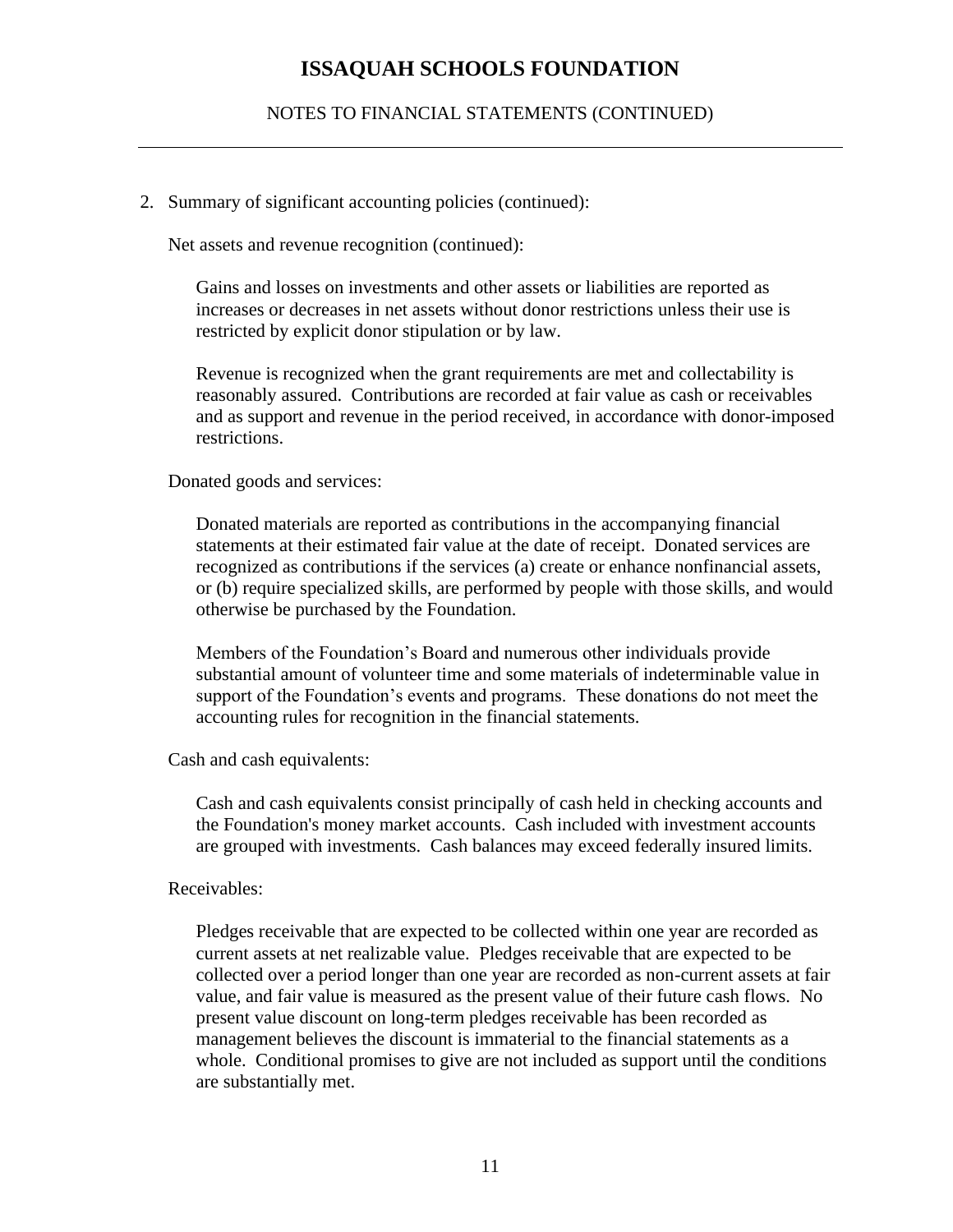#### NOTES TO FINANCIAL STATEMENTS (CONTINUED)

#### 2. Summary of significant accounting policies (continued):

Receivables (continued):

Management reviews the collectability of receivables on a periodic basis, determines the amount estimated to be uncollectible, and establishes an allowance. The Foundation charges off receivables against the allowance when management determines that a receivable is not collectible.

Investments and fair value measurements:

Investments consist of various mutual funds. Investments are reported at their fair value using Level 1 inputs (based on quoted prices in active markets for identical assets) in the statements of financial position. Fair value is the price that would be received to sell an asset or paid to transfer a liability in an orderly transaction between market participants at the measurement date. There have been no changes in valuation techniques used during the years ended August 31, 2019 and 2018.

Purchases and sales of securities are recorded on a trade-date basis. Realized gains and losses are recorded as the difference between historical cost and fair value when an investment is sold. Unrealized gains and losses are recorded as the change in the fair value of investments. Investment income, which includes interest, dividends, and realized and unrealized gains and losses is recognized in the statements of activities.

#### Equipment:

Equipment is stated at cost for purchased assets or estimated fair value at the date of receipt for donated assets. Depreciation is provided using the straight-line method over the estimated useful lives of the assets of 5 years. The Foundation capitalizes purchases of equipment that cost over \$5,000.

#### Grants to the District:

Grants made to the District are reported as expenses in the year the grant commitments are made. Amounts awarded but not yet paid are reported as grants payable on the statements of financial position.

#### Functional expenses:

The accompanying statements of functional expenses include all direct costs of each program or supporting service. Costs that benefit more than one activity are allocated based on an analysis of personnel time and space utilized for the related activities.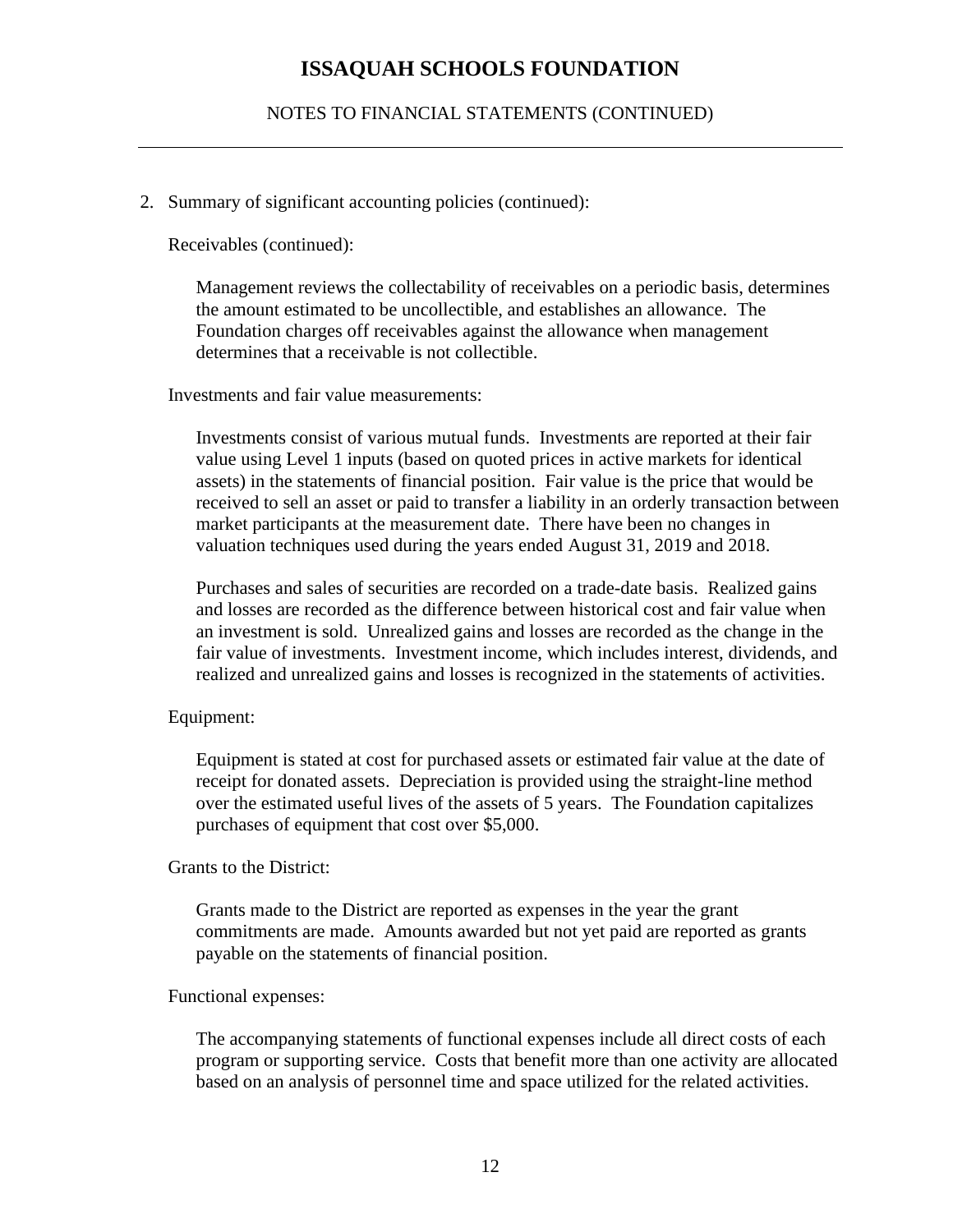NOTES TO FINANCIAL STATEMENTS (CONTINUED)

#### 2. Summary of significant accounting policies (continued):

Income taxes:

The Foundation is exempt from federal income taxes under Section  $501(c)(3)$  of the Internal Revenue Code (IRC). In addition, the Foundation has been determined by the Internal Revenue Service not to be a private foundation within the meaning of Section 509(a) of the IRC. The Foundation evaluates its uncertain tax positions and a loss contingency is recognized when it is more likely than not that a liability has been incurred by the Foundation and the amount can be reasonably estimated.

Advertising and promotion:

The Foundation expenses the costs of advertising and promotion as incurred. Advertising and promotion expense was \$43,640 and \$34,106 for the years ended August 31, 2019 and 2018, respectively.

Use of estimates:

The preparation of financial statements in conformity with U.S. GAAP requires management to make estimates and assumptions that affect the amounts reported in the financial statements and related disclosures. Actual results could differ from those estimates.

Reclassifications:

Certain balances from the prior period have been reclassified to conform to the current period presentation.

Subsequent events:

The Foundation has evaluated subsequent events through June 25, 2020, the date which the financial statements were available to be issued.

In March 2020, the World Health Organization declared the outbreak of a novel coronavirus (COVID-19) as a pandemic, which continues to spread throughout the United States (US). The immediate impact on the US and international economies has been significant. There is significant uncertainty regarding the breadth and duration of the business disruptions related to COVID-19, as well as the impact on the US and global economies. The Foundation expects this matter to affect business, results of operations and financial position, but the related financial impact cannot be reasonably estimated at this time.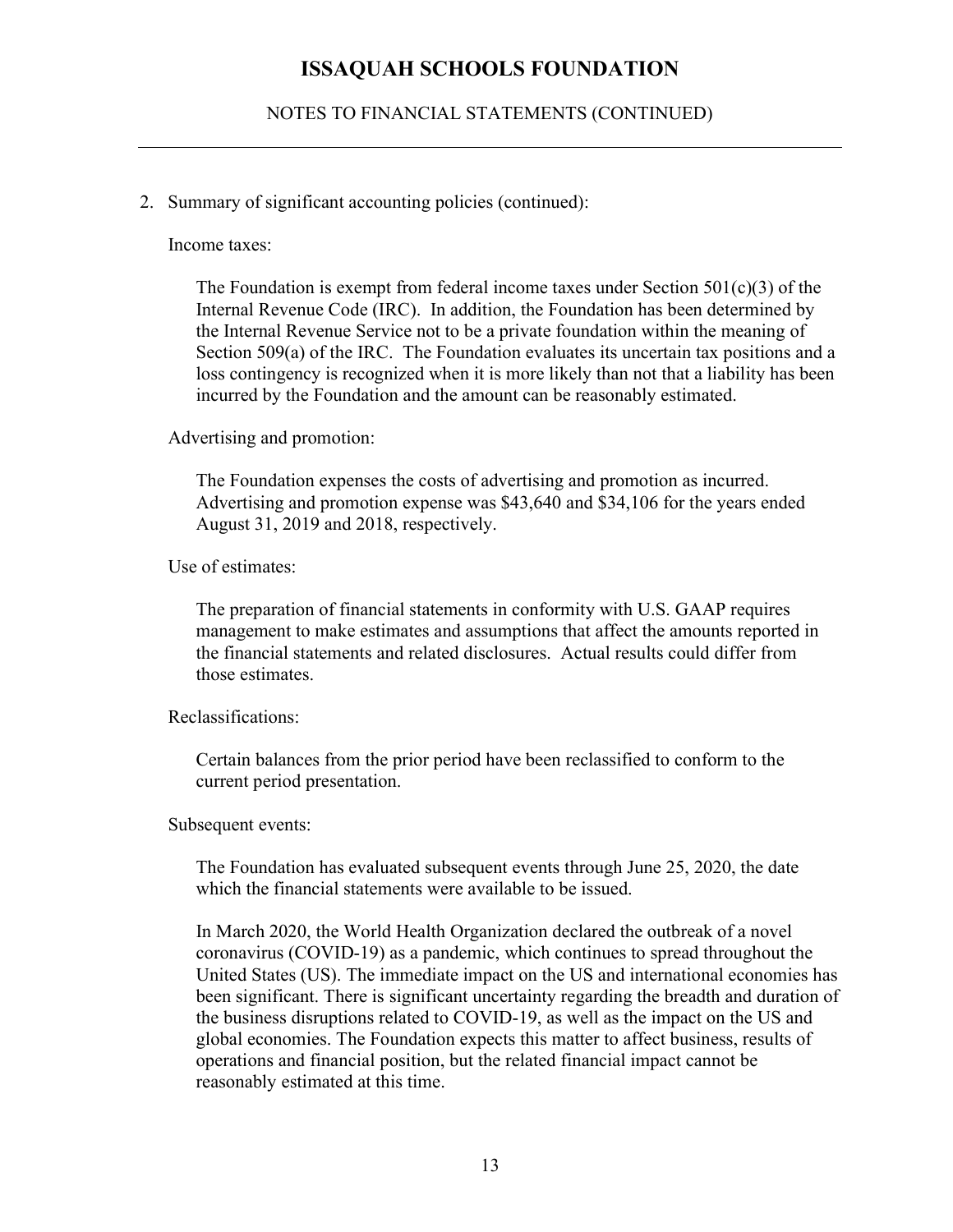NOTES TO FINANCIAL STATEMENTS (CONTINUED)

2. Summary of significant accounting policies (continued):

Change in accounting principle:

On August 18, 2016, the Financial Accounting Standards Board issued Accounting Standards Update (ASU) 2016-14, Not-for-Profit Entities (Topic 958) – Presentation of Financial Statements of Not-for-Profit Entities. The update addresses the complexity and understandability of net asset classification, deficiencies in information about liquidity and availability of resources, and the lack of consistency in the type of information provided about expenses and investment return. The Foundation has implemented ASU 2016-14 and has adjusted the presentation in these financial statements accordingly.

3. Liquidity and availability:

The Foundation regularly monitors liquidity required to meet its operating needs and other contractual commitments, while also striving to maximize the investment of its available funds. Financial assets in excess of daily cash requirements are invested in money market funds. In addition, the Foundation Board of Trustees will contribute between 2-10% of total revenue annually to an endowment fund providing there is an excess of revenue over expenses. The purpose of the Issaquah Schools Foundation Endowment is to create a financial resource in perpetuity that will support the mission of the Foundation and provide the Foundation with a funding source to protect against economic fluctuations to provide funds for both ongoing and new programs.

The following table reflects the Foundation's financial assets as of August 31, 2019 and 2018, reduced by amounts that are not available to meet general expenditures within one year of statement of financial position date because of contractual restrictions. The Foundation has board-designated funds in reserve, which totaled \$1,157,057 and \$1,145,086 for the years ended August 31, 2019 and 2018, respectively. In the event the need arises to utilize the board-designated funds for liquidity purposes, the reserves could be drawn upon through board resolution.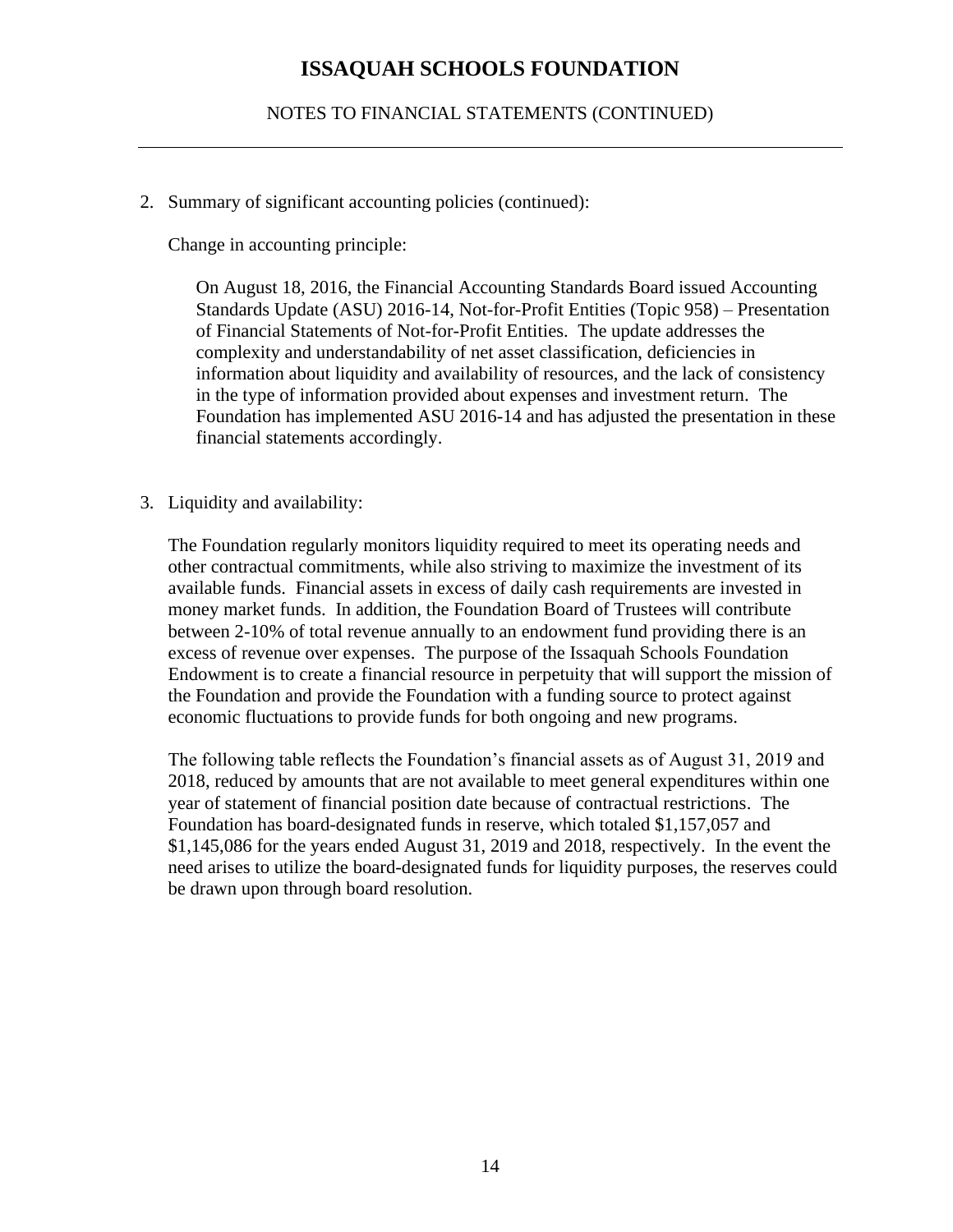# NOTES TO FINANCIAL STATEMENTS (CONTINUED)

## 3. Liquidity and availability (continued):

|                                                                                           | 2019          | 2018          |  |  |
|-------------------------------------------------------------------------------------------|---------------|---------------|--|--|
| Financial assets:<br>Cash and cash equivalents                                            | 441,833<br>\$ | \$<br>374,535 |  |  |
| Current portion of pledges receivable, net                                                | 63,159        | 78,005        |  |  |
| Total financial assets                                                                    | 504,992       | 452,540       |  |  |
| Donor restricted funds                                                                    | (149,293)     | (113,682)     |  |  |
| Financial assets available to meet cash needs<br>for general expenditures within one year | 355,699       | \$<br>338,858 |  |  |

4. Pledges receivable:

Pledges receivable are summarized in the statements of financial position as follows as of August 31:

|                                      | 2019          | 2018 |         |  |
|--------------------------------------|---------------|------|---------|--|
| Receivable in less than one year     | \$<br>65,730  | \$   | 82,679  |  |
| Receivable in one to five years      | 55,028        |      | 76,028  |  |
| Receivable thereafter                | 14,758        |      | 17,514  |  |
|                                      | 135,516       |      | 176,221 |  |
| Less allowance for doubtful accounts | (2,571)       |      | (4,674) |  |
|                                      | \$<br>132,945 | S    | 171,547 |  |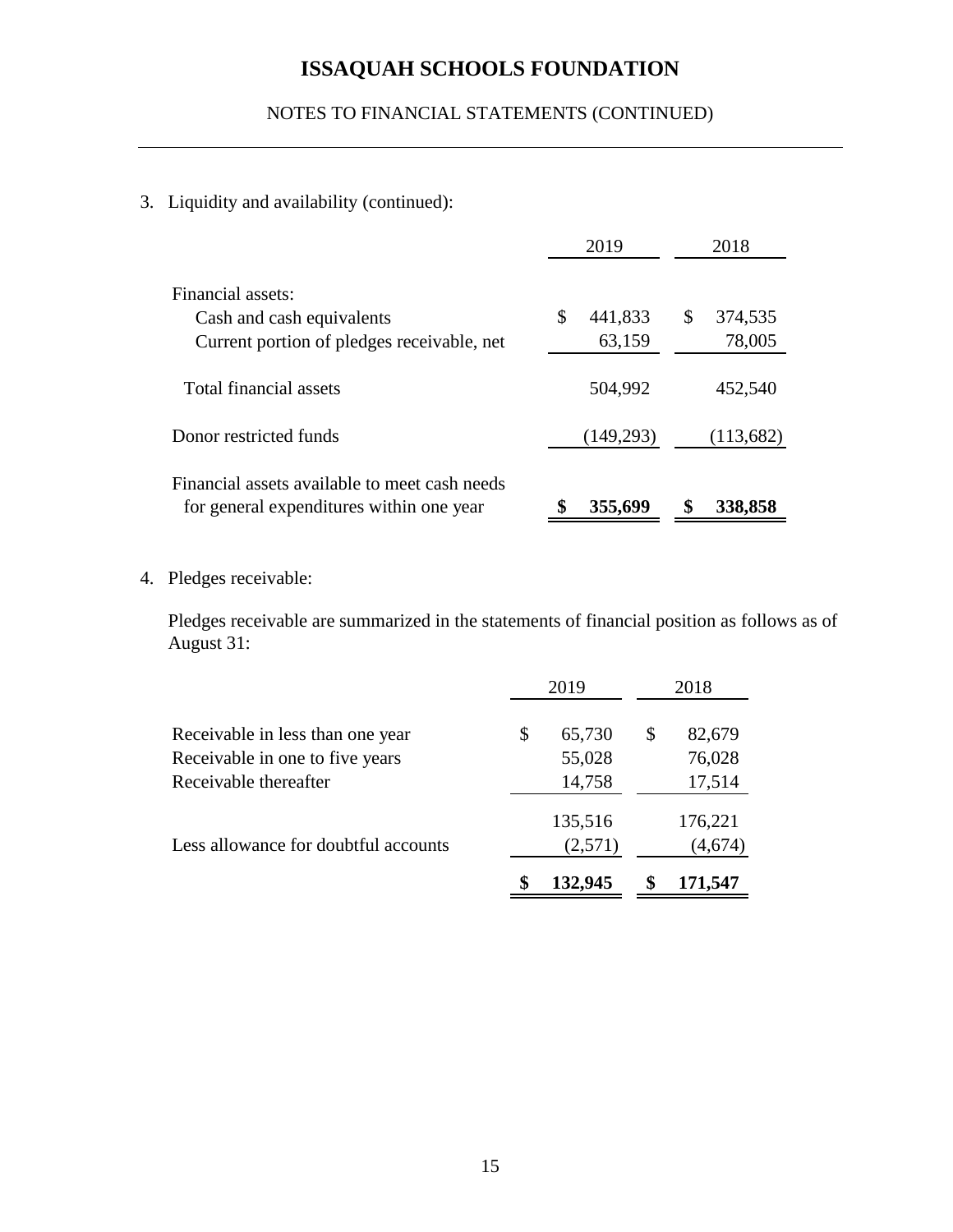#### 4. Pledges receivable (continued):

These amounts are recorded in the statements of financial position as follows as of August 31:

|                                                                                  | 2019 |                  | 2018             |
|----------------------------------------------------------------------------------|------|------------------|------------------|
| Current portion of pledges receivable<br>Long-term portion of pledges receivable |      | 63,159<br>69,786 | 78,005<br>93,542 |
|                                                                                  |      | 132,945          | 171,547          |

At August 31, 2019, 73% of pledges receivable were due from four donors. At August 31, 2018, 65% of pledges receivable were due from two donors.

5. In-kind contributions:

The District, a related party, provides certain goods and services to the Foundation for continued support of educational programs under an agreement that may be terminated by either party upon a 60-day written notice. For August 31, 2019 and 2018, such items included rent-free office space and meeting rooms, and the salary of the Business Manager. The Foundation estimated that the value of this support was \$138,335 and \$136,048 for the years ended August 31, 2019 and 2018, respectively. The rent and salary are included in in-kind contributions on the statements of activities. Donated salary is included with salaries and wages on the statements of functional expenses, while other in-kinds are included with in-kind donations. For the years ended August 31, 2019 and 2018, other in-kind donations totaled \$101,224 and \$85,062, respectively.

6. Net assets without donor restrictions:

Net assets without donor restrictions are available for the following purposes for the years ended August 31:

|                                     | \$1,427,708         | \$1,391,242              |
|-------------------------------------|---------------------|--------------------------|
| Board-designated operating reserves | 1,157,057           | 1,145,826                |
| Undesignated                        | 270,651<br><b>S</b> | 245,416<br><sup>\$</sup> |
|                                     | 2019                | 2018                     |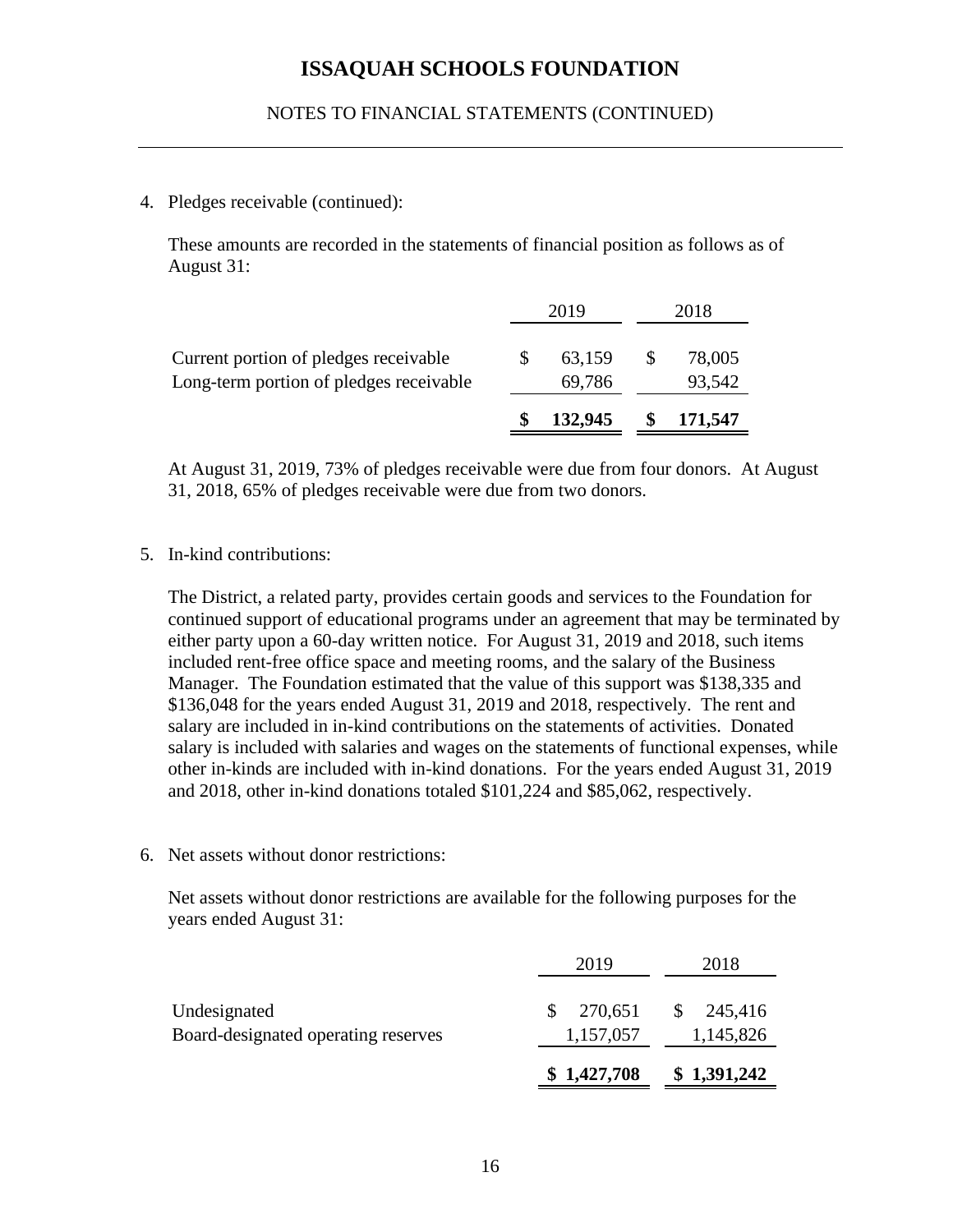NOTES TO FINANCIAL STATEMENTS (CONTINUED)

6. Net assets without donor restrictions (continued):

Board-designated funds have been set aside by the Foundation's governing body and are available for specific purposes.

7. Net assets with donor restrictions:

Net assets with donor restrictions are restricted for the following purposes for the years ended August 31:

|                                               | 2019 |         | 2018          |
|-----------------------------------------------|------|---------|---------------|
|                                               |      |         |               |
| Subject to expenditure for specified purpose: |      |         |               |
| <b>Feeding Student Success</b>                | \$   | 27,543  | \$<br>34,466  |
| <b>VOICE</b>                                  |      | 20,214  |               |
| Capacity Building                             |      | 19,354  | 22,365        |
| <b>Dedicated Fine Arts</b>                    |      | 18,000  | 18,000        |
| Nguyen Legacy Gift                            |      | 16,542  | 19,299        |
| Tools 4 Schools                               |      | 15,044  |               |
| <b>Testing Scholarships</b>                   |      | 14,000  | 2,000         |
| After School Assistance Program               |      | 12,500  |               |
| <b>Teacher Recruitment</b>                    |      | 3,238   | 7,271         |
| <b>TEALS</b>                                  |      | 1,050   | 6,716         |
| <b>Nurses Fund</b>                            |      | 1,000   |               |
| <b>Community Programs</b>                     |      | 808     | 3,133         |
| Forefront                                     |      |         | 400           |
| PSE - First Responder Backpacks               |      |         | 32            |
|                                               | \$   | 149,293 | \$<br>113,682 |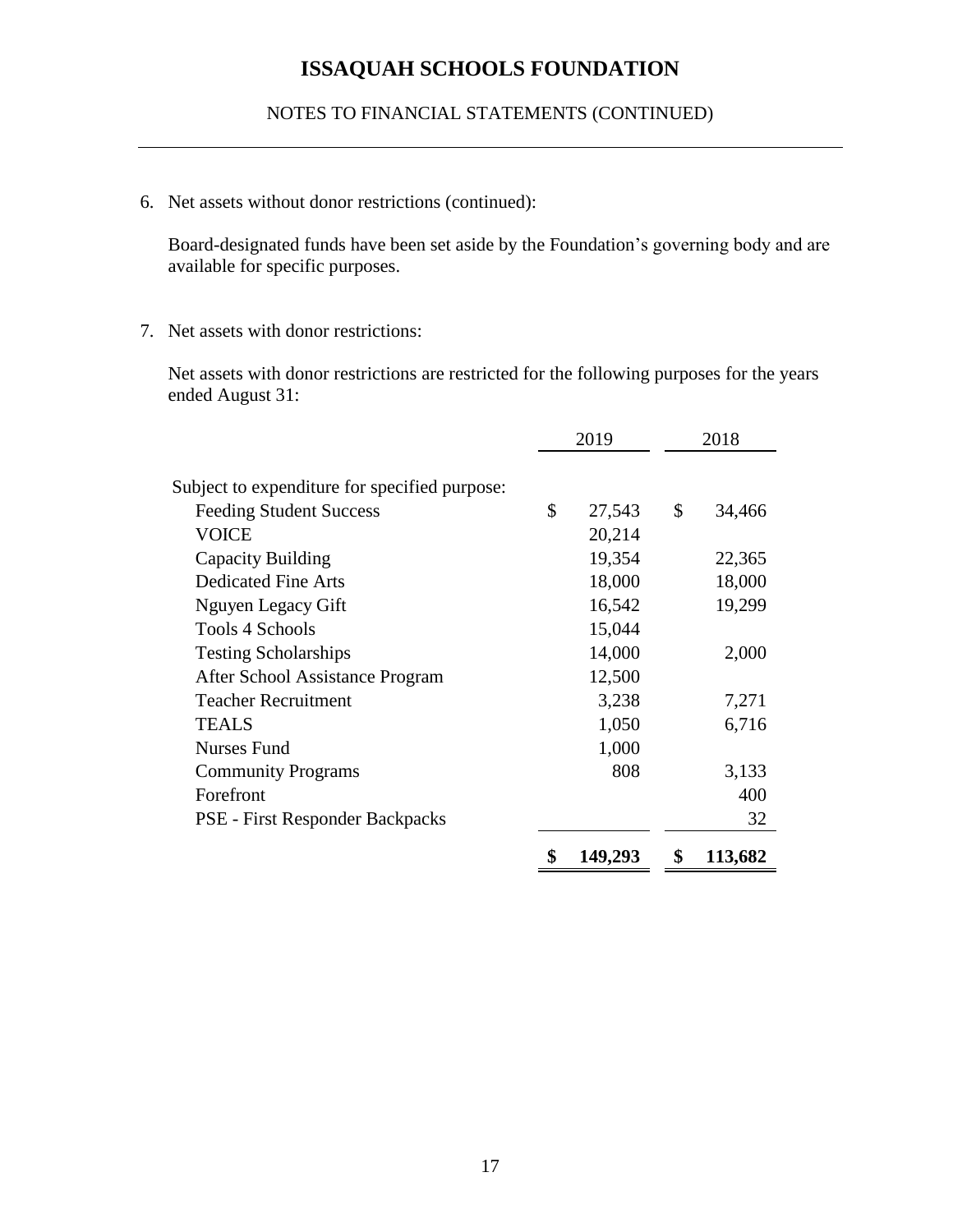NOTES TO FINANCIAL STATEMENTS (CONTINUED)

#### 8. Endowment investments:

The Foundation's endowment consists of one fund designated by the Board to function as an endowment (quasi-endowment) established for the purpose of providing funding support in perpetuity for the operational costs of the Foundation or as determined by the Board. As required by U.S. GAAP, net assets associated with endowment funds, including quasi-endowments, are classified and reported based on the existence or absence of donor-imposed restrictions.

#### Interpretation of relevant law:

The Foundation operates in accordance with the Washington State Uniform Prudent Management of Institutional Funds Act (UPMIFA). The Foundation's Board has reviewed UPMIFA and, having considered its rights and obligations thereunder, has determined that it is desirable to preserve the quasi-endowment funds on a long term basis. The endowment is managed by the Foundation's Finance Committee. The Finance Committee's primary responsibility with regard to the endowment is to monitor the allocation and execute the rebalancing of the investment funds in accordance with the Foundation's investment policy.

Changes to board-designated net assets for the years ended August 31, 2019 and 2018, are as follows:

|                                                                  | 2019                | 2018 |                   |  |
|------------------------------------------------------------------|---------------------|------|-------------------|--|
| Board-designated net assets, beginning of year                   | \$1,145,826         | S    | 874,198           |  |
| Contributions                                                    |                     |      | 150,000           |  |
| Interest and dividends<br>Realized and unrealized gains (losses) | 27,154<br>(15, 923) |      | 19,534<br>102,094 |  |
| Board-designated net assets, end of year                         | \$1,157,057         |      | \$1,145,826       |  |

Return objectives and risk parameters:

The Foundation has adopted investment and spending policies for endowment assets that attempt to provide a predictable stream of funding to programs supported by its endowment while seeking to maintain the purchasing power of the endowment assets. Under this policy, as approved by the Board, the first priority is to preserve the endowment's asset size to provide, at a minimum, the same level of support in real dollars to future generations.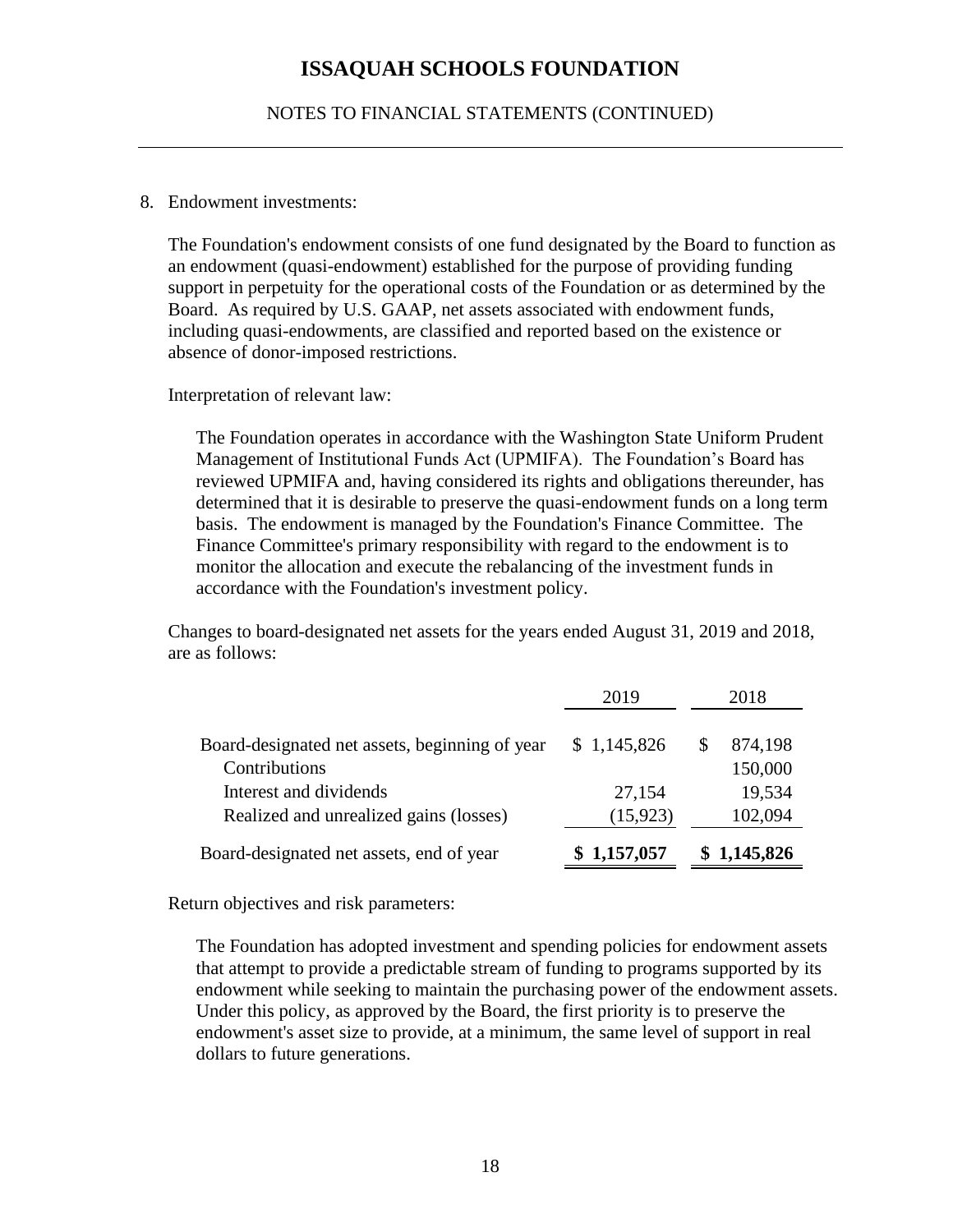## NOTES TO FINANCIAL STATEMENTS (CONTINUED)

#### 8. Endowment investments (continued):

Return objectives and risk parameters (continued):

The secondary long-term goal is to modestly grow the asset size of the investment portfolio by realizing a real rate of return after any administrative and management expenses.

Strategies employed for achieving objectives:

The Foundation's investment philosophy is based on a total return concept, which includes the sum of dividend and interest income, along with any realized or unrealized capital appreciation or loss after all transaction costs. The Finance Committee will periodically review the appropriate investment goal for the annual total return of assets.

The endowment generally will have sufficient marketability to be readily liquidated in the open market. The endowment will hold well-diversified mutual funds or exchange traded funds. Individual securities will not be purchased and any individual securities donated will be liquidated and invested according to the investment policy. The funds shall be invested at the discretion of the Finance Committee subject to the following:

- The Foundation's investment objective is to realize capital appreciation consistent with safety of principal. Philosophically, the Board believes longterm results will be determined largely by asset mix.
- Investments in fixed income may consist of investment grade securities and may include preferred stock funds. A minimum of 80% of the fixed income portfolio will be rated "A" or better by Moody's and/or Standard and Poor's. A maximum of 5% of endowment fund assets may include less than investment grade bond funds.

Spending policy and how the investment objectives relate to spending policy:

The Foundation has a policy of appropriating for distribution each year market value based on the average of the last three fiscal year-end market values of the endowment fund assets preceding each year's distributions. It is recommended that at such time distributions are made, no more than 5% of this three-year average value is ever distributed in any given year as to help ensure the long-term viability of the entire fund.